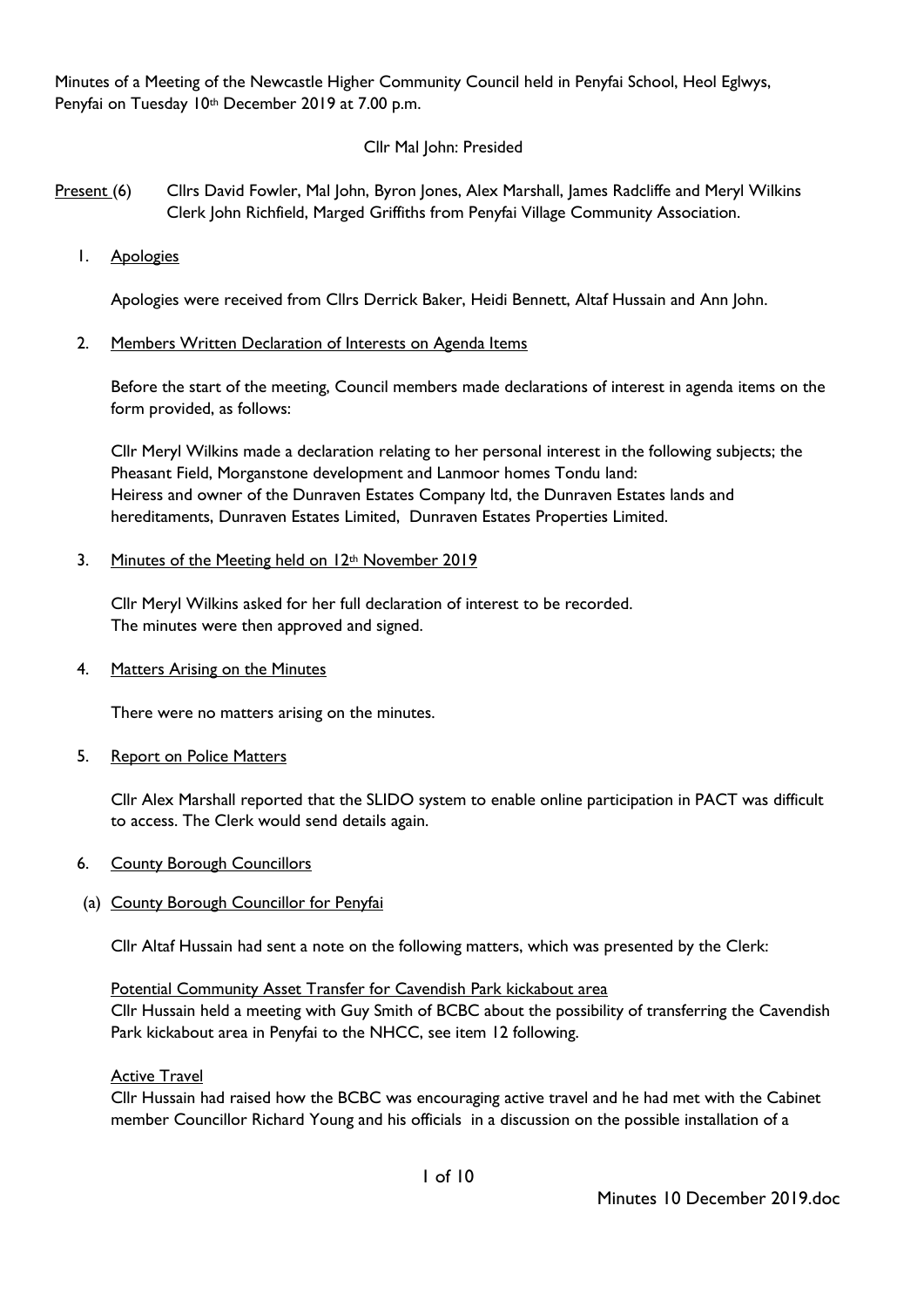pedestrian crossing at the junction of Tondu Road and Heol Yr Eglwys near the petrol station, as a way forward for residents to cycle and walk to Bridgend.

Cllr Young had indicated that although the integrated network map the BCBC held was the basis for the primary active travel network in the county brough, the development of a comprehensive network was not limited by this. Active travel routes that may be identified by the land use development process could link with this. It was understood that the BCBC had increased the appropriate budget.

#### Damage to verges

Residents from Clos Smyrna, Healthy Close and Cos Y Talcen had complained about damage to grass verges caused by vehicles at the Hillside development. Cllr Husain arranged for the Highway Inspector to attend the location and speak with the resident and to the site agent, which resulted in the area cleaned up and the verge reinstated. The Site agent would make a conscious effort to prevent reoccurrence. The Highways Inspector would call again to check on this.

#### Hillside Development

Cllr Hussain had been informed, in response to a question about Hall Road, that the plan which the applicant had submitted related to the construction of the site and had not been approved as part of the CTMP (Condition 13) under P/19/19/DOC. The BCBC had written to the applicant's agent and advised to submit an amended plan.

The Council noted that a letter had been sent by Mrs Lisa Jenkins to BCBC about the application to position the site office at the Morganstone development. The Clerk had circulated Mrs Jenkins's letter which invited the Council to write a letter, similar but not identical, to support the residents.

The Council agreed that the Clerk send such a letter, omitting the point in Mrs Jenkins text which suggested a restriction of the hours of trade at the site office, and to suggest that one of the houses could be used as the site office until sold.

### Potholes

Concerning the potholes on the road at the junction of Court Colman Road with Old Coachman's Road, these had been checked and filled temporarily and a work order to patch two marked areas had been issued.

### (b) County Borough Councillor for Aberkenfig

Cllr James Radcliffe reported on the following matters:

#### Llanmoor Homes

Cllr Radcliffe and other members of the NCHCC (Cllrs Alex Marshall, Mal John and Byron Jones) had attended a meeting held on 4 December 2019 with Llanmoor Homes, hosted by Ynysdawdre Community Council.

It was reported that the BCBC had agreed not to adopt a piece of land with play equipment owned by the company. At the meeting Simon Jones of Llanmoor offered to lease it to NHCC at a peppercorn rent.

The Chair suggested members visit the site with Cllr Radcliffe to think about the offer and investigate.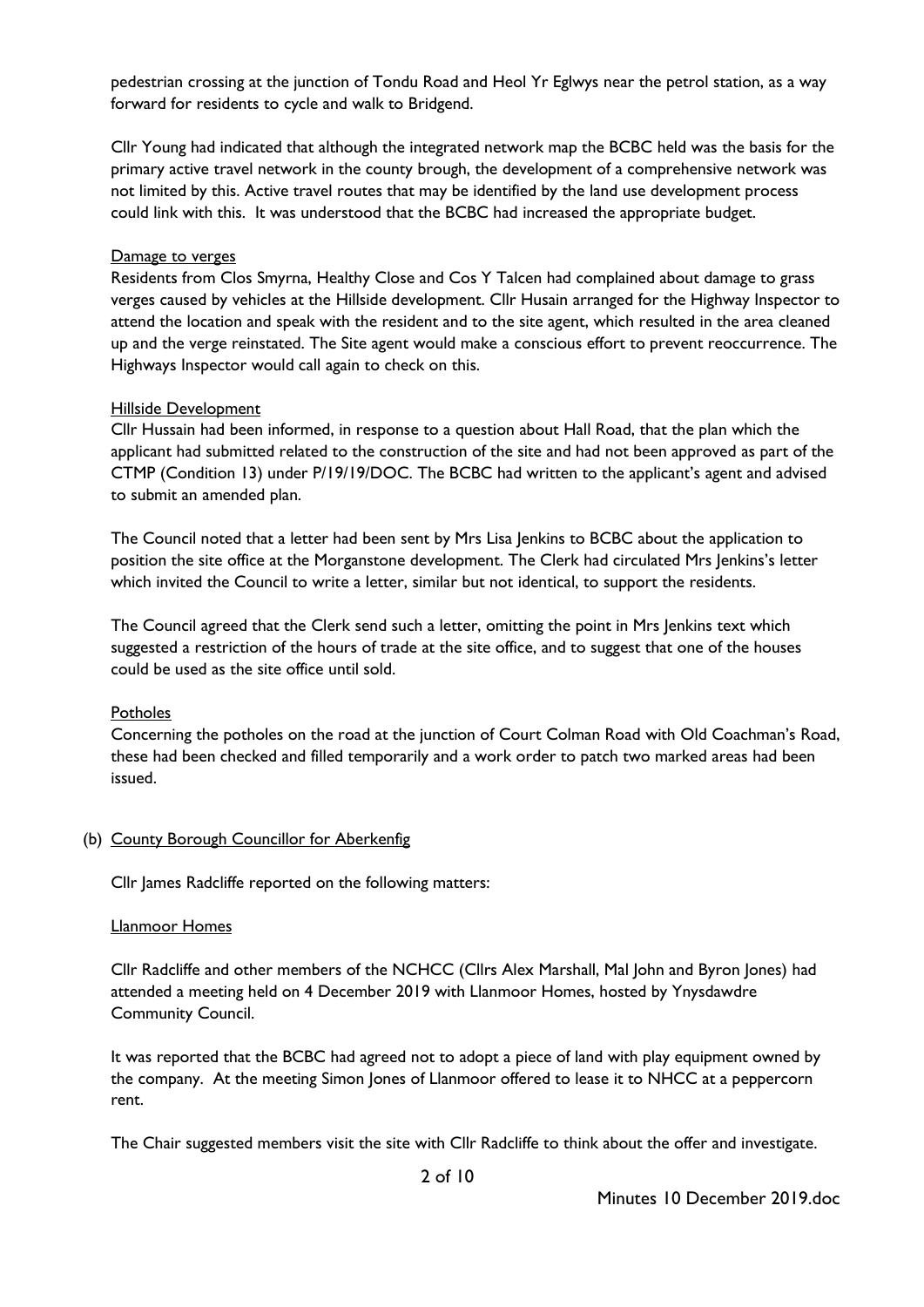This subject would be on the Agenda for January 2020 or initial discussion.

Cllr Meryl Wilkins declared her interest in the Llanmoor Estate.

#### **Underpass**

Cllr Radcliffe reported that the underpass between Aberkenfig and Sarn Station was to be repaired, following recent flooding.

Cllr Radcliffe was thanked for his report.

7. Report on Annual Schools Christmas Cards Competition

The Council was informed of the results of the judging of the Christmas Cards which had taken place the previous evening. They were as follows:

### Christmas Card Judging - Monday 9th December 2019

### Tondu School

| Infants I <sup>st</sup> Prize | <b>Emilie Simmonds</b> |
|-------------------------------|------------------------|
| 2 <sup>nd</sup> Prize         | Myleigh Evans Fowler   |
| 3rd Prize                     | Cassie Higgins         |
|                               |                        |

| Juniors I <sup>st</sup> Prize | Harvey Hayes  |
|-------------------------------|---------------|
| 2 <sup>nd</sup> Prize         | Olivia Thomas |
| 3rd Prize                     | Melody Taylor |

# St Robert's School

| Infants Ist Prize     | Megan DB    |
|-----------------------|-------------|
| 2 <sup>nd</sup> Prize | Aoife B     |
| 3rd Prize             | Erin        |
| Juniors Ist Prize     | Lillie-Mai* |
| 2 <sup>nd</sup> Prize | Lilly-Anne  |
| 3rd Prize             | Chantelle   |

### Penyfai School

| Infants Ist Prize<br>2 <sup>nd</sup> Prize<br>3rd Prize        | Macy Hunt<br><b>Chloe Hopkins</b><br>Maddie          |
|----------------------------------------------------------------|------------------------------------------------------|
| <b>Juniors</b> I <sup>st</sup> Prize<br>2nd Prize<br>3rd Prize | Lola Packman<br>Lauren Baker<br><b>Maisie Davies</b> |
| <b>Sponsored Prize</b>                                         | Harry (Old School Nursery)                           |
| <b>Best Overall School:</b>                                    | St Robert's School                                   |
|                                                                | 3 of 10                                              |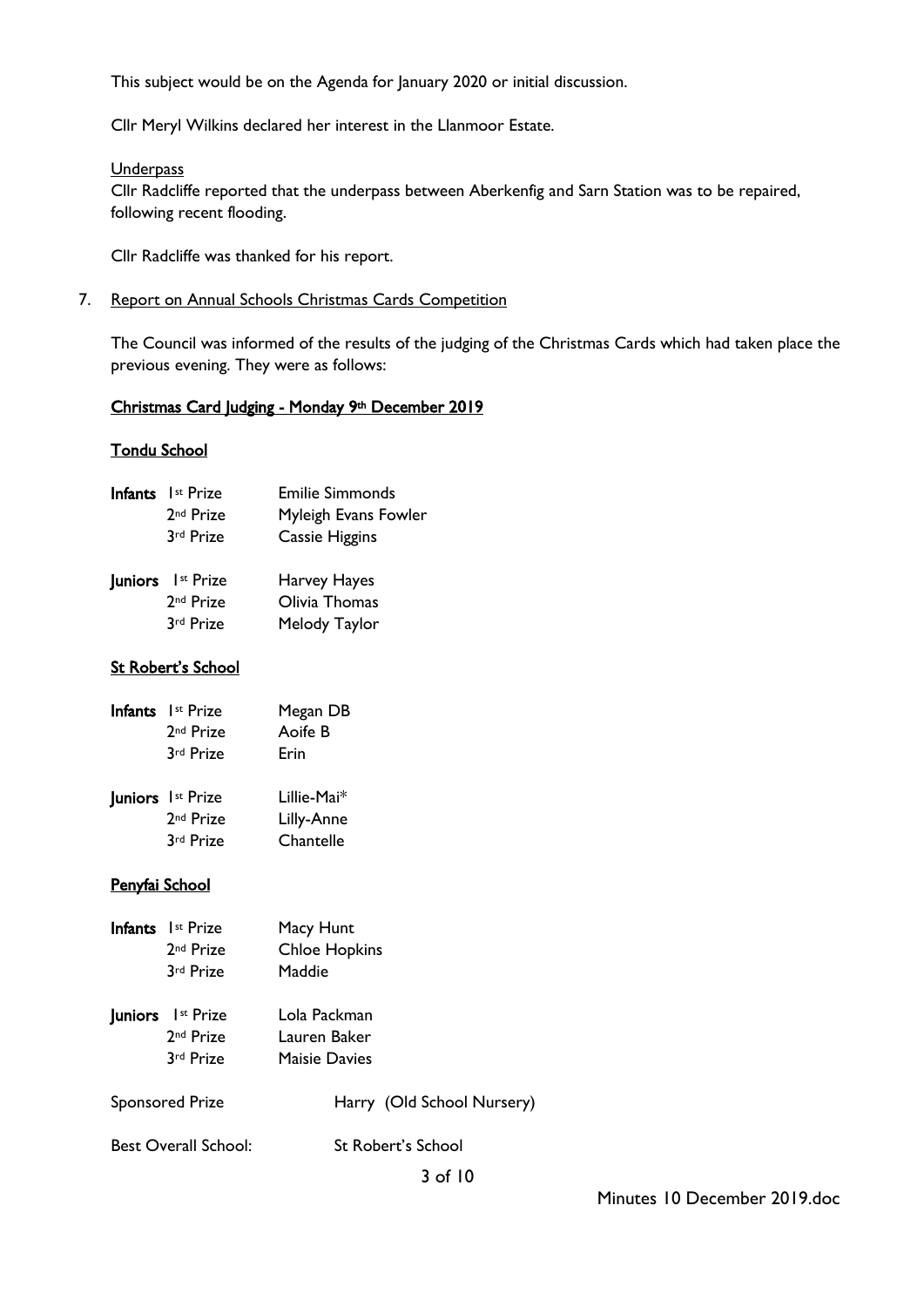\*Best Card for Printing (framed) Lillie-Mai (St Robert's) 2019

The Judging was attended by the Clerk together with Cllrs Mal John and Alex Marshall.

As in previous years, members of the Council would deliver the prizes (tokens) to the schools. As previously, the Council would provide simple treats to all the children in participating schools. Cllr Derrick Baker was thanked for delivering these.

The Council resolved to authorise the Deputy Chair to wear the Chair of the Council's Chain of Office while representing the Council on business such as visiting the schools.

The overall winning card would be printed for the School to use next year. The Overall Winner from last year had the card framed and presented to her family at the School (Grace Lee – Penyfai) by Councillors. The same procedure would be adopted for this year's winner.

The Clerk had obtained BCBC Pantomime tickets for the Grand Pavilion Pantomime for the family of the winner of the nurseries category. For 2019 the level of tokens had been reviewed, and set at £10, £15 and £20.

## 8. Membership of the Council

The Council noted that under section 75 of the Local Government Act 1972 if a community council member missed 6 consecutive meetings, their membership of the Council would be terminated. The Clerk had written to Councillor Gary Haines following the last meeting, but had not received a reply. It was resolved that the Council had no alternative but to declare a casual vacancy to the Electoral Officer of the BCBC.

It was noted that Councillor Joyce Haines was in the same position, due to ill health. The Clerk had written to her also, and the council then resolved to declare another casual vacancy.

The Clerk would advise the Electoral Officer of the position, and wait for their Notice for publication.

The Council also noted that the Chair's allowance due to Cllr Gary Haines at the end of his period of office as Chair was not allocated, due to his absence.

The Clerk would ask him how he intended to allocate the funds (traditionally the allowance was given to a charity or community organisation at the Chair's discretion) but if there was no response the Council would allocate the funds itself, perhaps to a homeless charity.

### 9. Maintenance Committee Report

### Illegal tipping

Cllr Alex Marshall had contacted BCBC Rights of Way to request a site meeting at Court Colman. Cllr James Radcliffe would follow this up on behalf of Cllr Altaf Hussain as ward member.

### Woodlands

JV Trees had been instructed to carry out the maintenance works on the community woodlands. Cllr Marshall would contact Delyth Thomas of Penylan Farm to discuss works at the Council's expense to two dead trees on her property that formed part of the overall scheme of maintenance.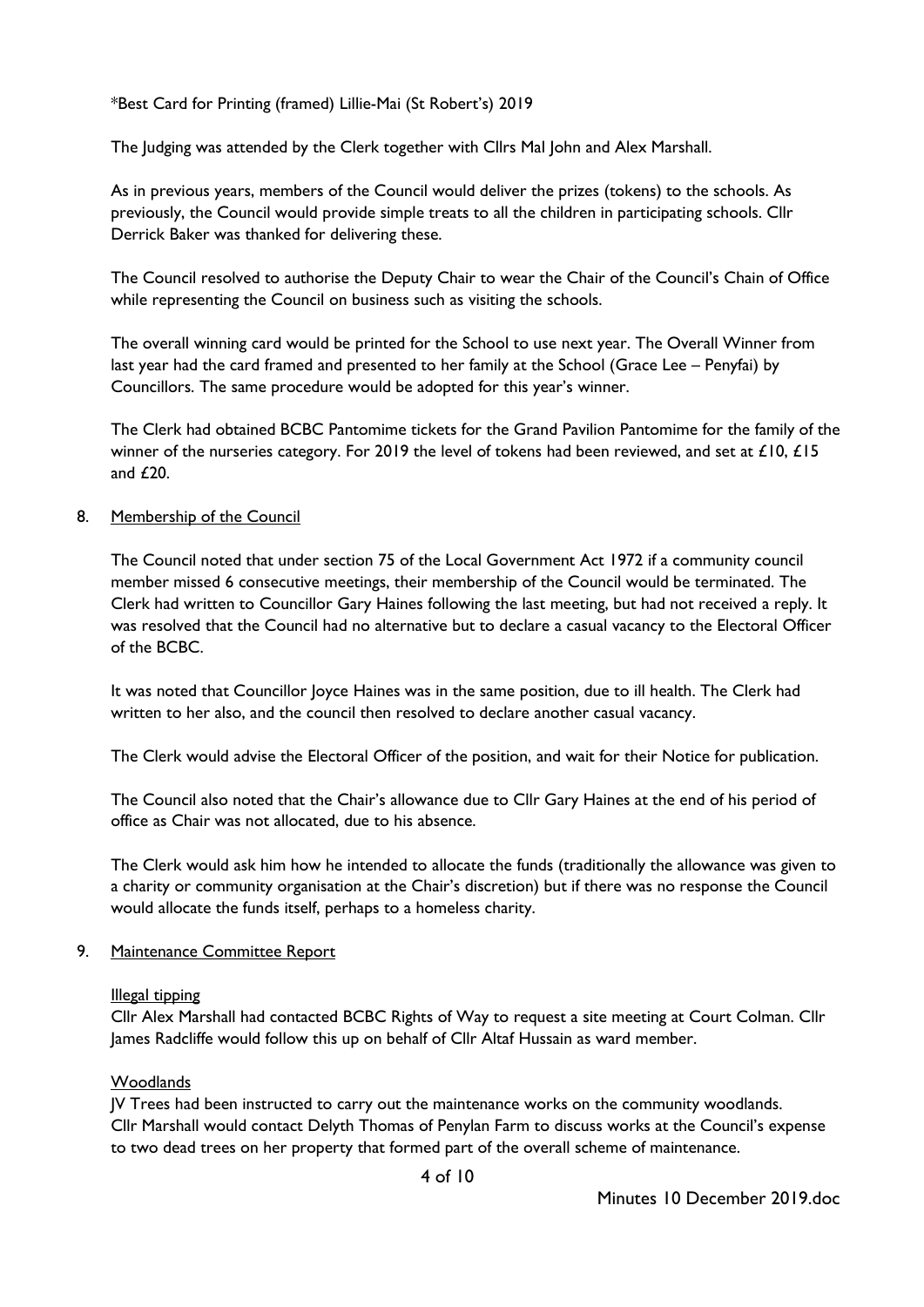### Parc Cavendish

Cllr Marshall had obtained quotations for maintenance if the Community Council took over a CAT on the play area.

## Bins

There had been a problem with bin emptying, caused by vehicle failure, now resolved by Bridgend Town Council.

The report of the Maintenance Committee was received and adopted.

#### 10. Finance and Policy

(a) Accounts for Payment

| Clerk (quarterly salary)                     | 1,393.30 | (201702) |
|----------------------------------------------|----------|----------|
| HMRC (tax)                                   | 348.20   | (201703) |
| Clerk (reimbursements                        | 1,475.30 | (201704) |
| David Thomas (hanging baskets 2019)          | 5,400.00 | (201705) |
| Matthew Scott Landscapes                     | 2,470.00 | (201706) |
| Plantscape Ltd                               | 840.00   | (200707) |
| Mal John (reimbursement for framing of card) | 27.00    | (200701) |
|                                              |          |          |

(b) Update on Audit 2019

The Wales Audit Office was conducting the audit, there was no update.

(c) Update on Clerk's Contract and Job Description Task Group

It had previously been agreed that the Clerk's contract would be reviewed by a working group of Councillors, (Cllrs Mal John, Chair, Cllr Altaf Hussain, Deputy Chair, Cllr Heidi Bennett and Cllr Byron Jones) the Clerk had asked for suitable dates from those concerned.

However, the working group had not met, and it was agreed that the members convene at a mutually convenient date in January to produce a new contract that would meet new legislation due in April 2020.

In the interim, it was resolved by the Council that the model contract provided by Mr Egan of One Voice Wales, amended to meet the Council's needs, be adopted until the end of March 2020.

(d) Budget 2020-2021

The Council noted that it was a requirement (set out in the Local Government Finance Act 1992 Section 49 A) for precepting bodies such as Community Councils to produce a budget each year in order to set a precept.

To set the precept it was necessary to work out:

(i) Expenditure required for the coming financial year, budget to split the expenditure over different headings,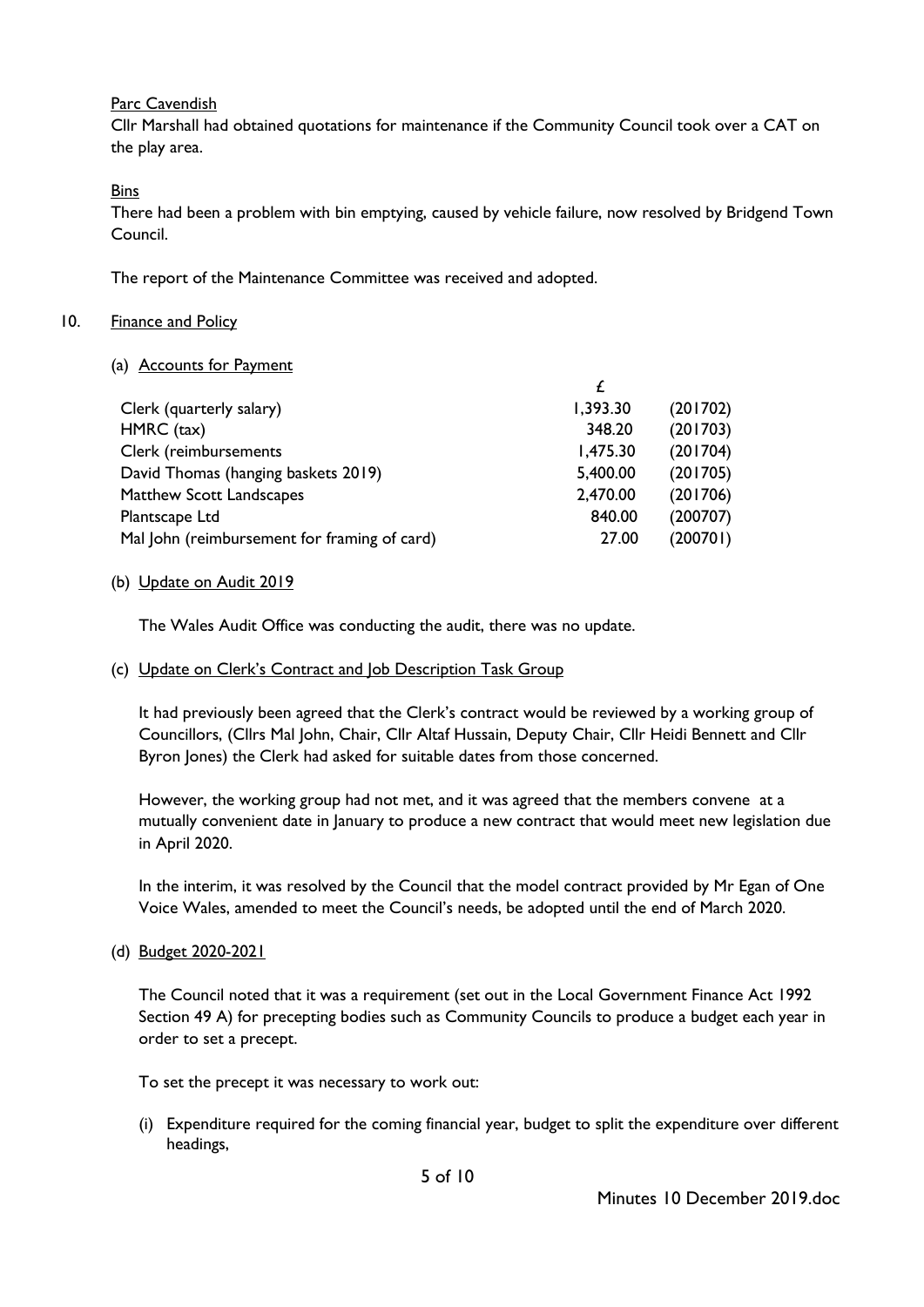- (ii) Any contingencies, considering the level of contingency as part of the annual risk assessment.
- (iii) The Council needed to consider any anticipated liabilities that may occur.
- (iv) Once the expenditure requirement had been established, the Council needed to assess how to meet it.

The Council noted that if the Community Council wished to take on some of the costs and associated liabilities currently borne by the BCBC, (for example Community Asset Transfers), the precept may need to rise in future years. Reserves were at a prudent level. (around 50 % of estimated annual spend.) As agreed in 2011, the sum of £25,000 grant aid for the Aberkenfig Square had been used for Penyfai projects, leaving an unallocated balance of £5,500 from this earmarked reserve.

It was recognised that there may also be a need to review salaries in 2020 and hours worked by the Clerk.

The Council approved the following:

Expenditure budget for 2020-2021:

| <b>General Administration 10,000</b> |        |
|--------------------------------------|--------|
| S.137 (up to)                        | 6,000  |
| Salaries (up to)                     | 8,000  |
| Christmas Lights                     | 10,000 |
| Insurance                            | 500    |
| Audit                                | 500    |
| Allotment costs                      | 1,000  |
| Footpaths                            | 2,000  |
| Woodlands                            | 5,000  |
| <b>Hanging Baskets</b>               | 7,500  |
| <b>Remuneration of Cllrs</b>         | 1,800  |
| <b>Empty Bins</b>                    | 5,000  |
| <b>CAT Maintenance</b>               | 8,000  |
|                                      |        |

Total 65,300

Earmarked Reserves would be maintained at the following levels:

| Election Reserve 2022              | 4,000                     |
|------------------------------------|---------------------------|
| Penyfai project reserve            | 5,500 (balance of 25,000) |
| <b>Woodland Management</b>         | 5,000                     |
| <b>Community Development 1,500</b> |                           |
| Total earmarked                    | 16,000                    |
|                                    |                           |
| <b>General Contingency</b>         | 24,000                    |
|                                    |                           |
| <b>Total Reserves</b>              | 40,000                    |
|                                    |                           |
| Income budget                      |                           |
|                                    |                           |
| Footpaths                          | 600                       |
|                                    |                           |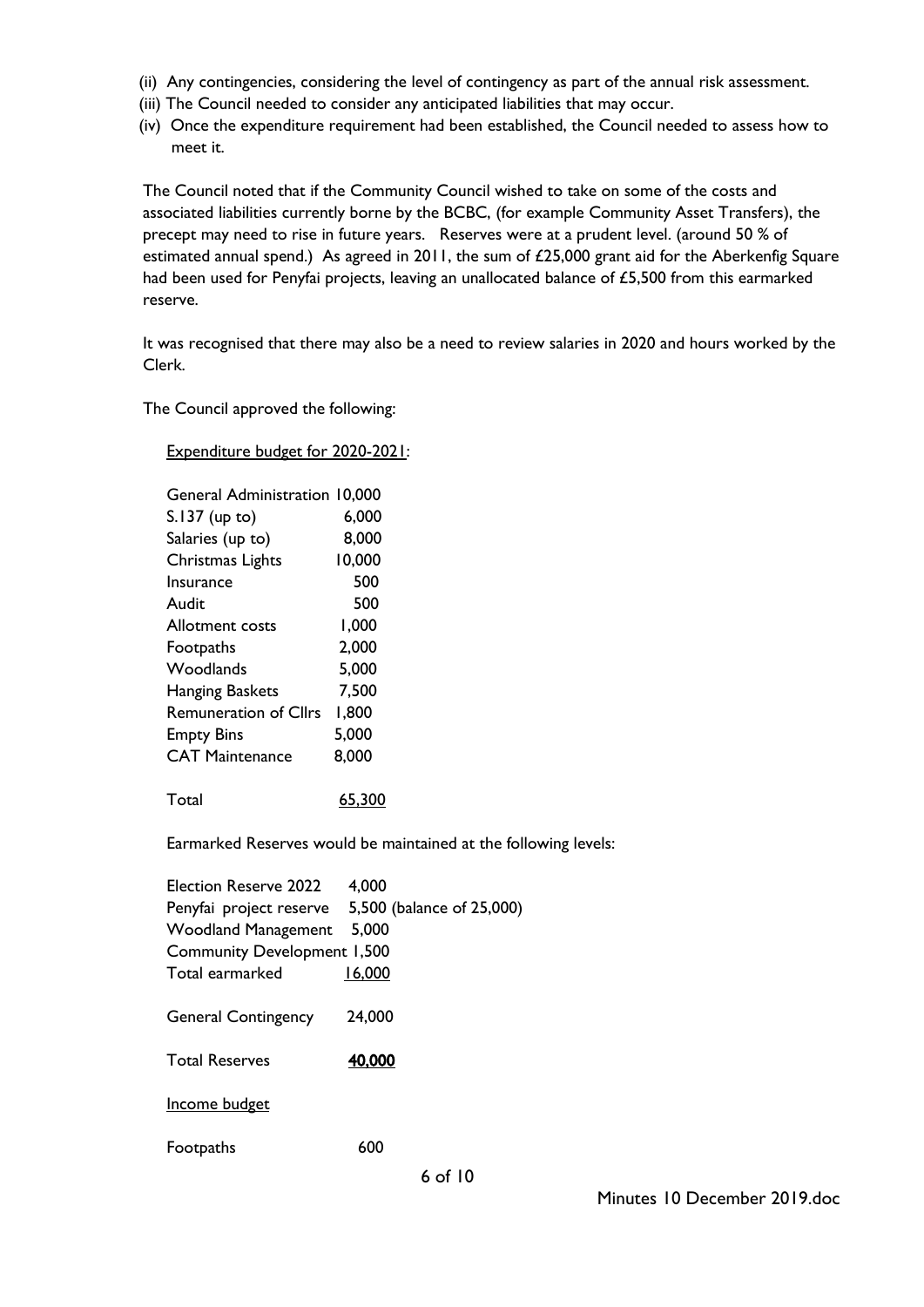| <b>Allotments</b>                               | 400           |                                      |
|-------------------------------------------------|---------------|--------------------------------------|
| <b>Balancing figure</b>                         | 53,150        |                                      |
| <b>Total Income</b>                             | <u>54,150</u> |                                      |
| <b>Summary</b>                                  |               |                                      |
| Opening balance                                 |               | 47,531                               |
| Less Expenditure to date                        |               | 21,131                               |
| Less planned expenditure                        |               | 19,250                               |
| Add est. VAT refund                             |               | 3,850                                |
| Add 2019 Precept                                |               | 44,000                               |
| <b>Balance</b>                                  |               | 55,000 (NB Reserves kept in reserve) |
| To spend a budget of                            | 65,300        |                                      |
| And keep reserves at<br>NHCC has to precept the | 40,000        |                                      |
| difference                                      | <u>50,300</u> |                                      |

The Precept was agreed to be set at a level of £50,000

## Annual Review of Risks

The Council also considered an annual review of the effectiveness of its systems, part of improving governance and accountability.

In recent Audit years, the Internal Auditor produced a detailed report for the Council that was appended to the material that was forwarded by the Clerk to the external Auditors.

The Council also noted the continued independence of the current internal auditor, who was completely independent of the Council and its administration. A letter of engagement which set out the scope of work was agreed and approved by the external Auditor.

The current general and financial risk assessment was noted:

## Newcastle Higher Community Council General and Financial Risk Assessment

"The Council has carried out an assessment of the risks facing it and taken appropriate steps to manage these risks, including the introduction of internal audit controls and external insurance cover where required.

The Council has one cheque account and the signatures of two Councillors are required to sign cheques, and a payment must be recorded in the minute book. There are currently four signatories on the Council's bank mandate.

All cheques are signed at Council meetings unless the signatories are absent. If a cheque is signed outside a meeting, the clerk will request Councillors to sign, only if the expenditure has been previously authorised by the Council and if it is subsequently recorded in the minutes.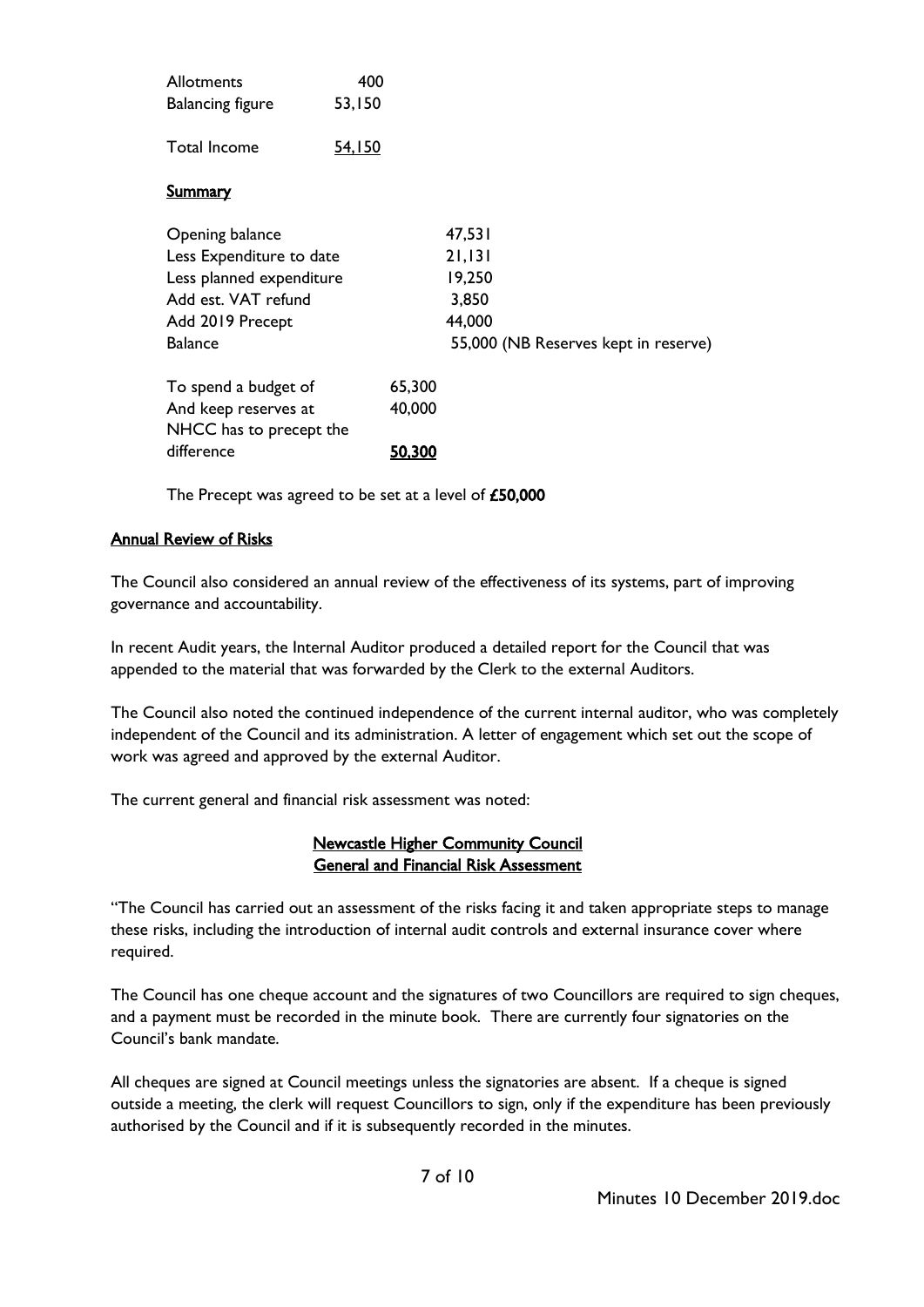The Clerk retains the cheque book and bank statements but is not a signatory on the cheque account. The Councillors who can sign cheques have no access to the cheque book except through the Clerk, and the Clerk who holds the cheque book has no access to the money as he cannot sign a cheque. The signature of the Clerk is sufficient to transfer money from the high interest account to the current account, but not to remove money from either of the Council's accounts.

Petty cash is not held as all expenditure is by cheque. Any expenditure on stationery, copying and stamps, etc, is paid for by the Clerk personally and is reclaimed quarterly by cheque at a Council meeting.

Insurance cover - the Council has a fidelity guarantee with BIBA Insurance.

The Council believes that these controls make the likelihood of financial loss or fraud very unlikely, and consequently a very low risk.

The Council has considered the risk of not electing sufficient members to conduct its operations, but given that there was competition for the places on the Council at the last election, this risk is low. Furthermore, there was competition in the Aberkenfig Ward for the 2017 Elections. The Council has considered the risk from liability from its website, but it is an informative document only, not interactive.

The Council has a clerk to help achieve its objectives, and a number of members who are active in their service to the community and the risk of loss of expertise within the Council to achieve its objectives also is low. NB This year the risk is higher but recruitment of a new Clerk may mitigate the risk.

The Council has considered potential risks and considered ways to mitigate or eliminate risks. It reviews these annually."

# (e) Advert for new Clerk

The Council considered how to advertise for a new part time Clerk. It was agreed not to advertise before Christmas, but to do so in mid January. A short advertisement would be placed on the Council's website, and in the local press and the BCBC and One Voice Wales would be advised of the vacancy.

The Clerk would consult One Voice Wales for a guidance procedure on recruitment of a Clerk.

# 11. Nomination of a School Governor – Tondu School

The Council agreed to nominate Cllr James Radcliffe as a School Governor on the Governing Body of Tondu School. The Clerk would advise the School.

# 12. Cavendish Park - Community Asset Transfer of Play Area

Cllr Altaf Hussain had obtained background information from Guy Smith of BCBC about the potential Community Asset Transfer of the play area at Cavendish Park, Penyfai to the Community Council. The Council agreed to express its interest. The Clerk would advise Mr Smith of BCBC of this intention.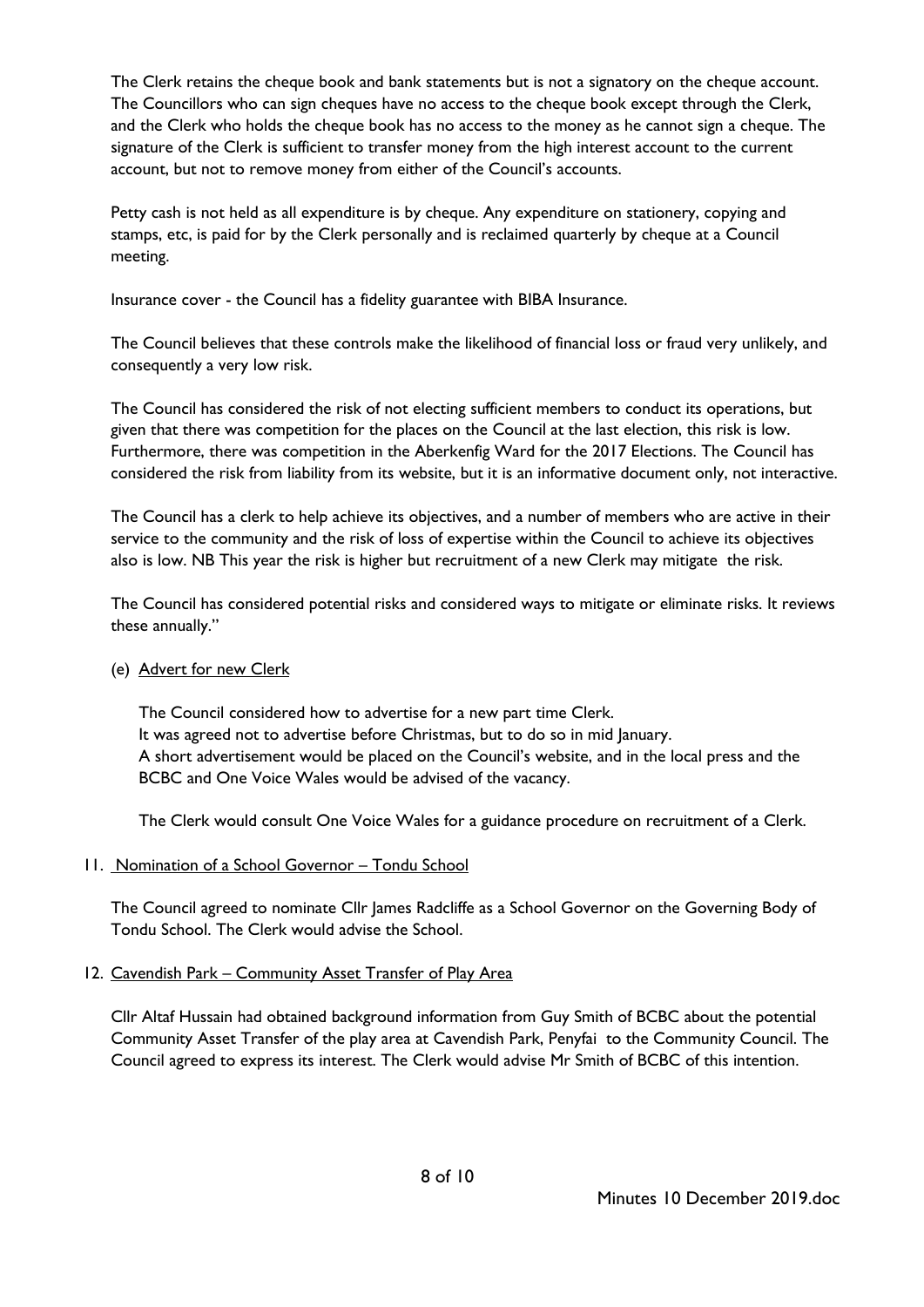## 13. Community Associations update

## (a) Tondu and Aberkenfig

A written report had been received, which the Clerk introduced. It covered the meeting held by Llanmoor Developments and their planning consultant, and noted that the developers were committee to delivering 405 houses, rather than the original 450, in order to comply with the greener regulations to come into force in 2020. The Report also covered proposals for ecology and the environment and transport and traffic. Llanmoor would try to encourage people to be less reliant on cars.

Cllr Meryl Wilkins referred to traffic congestion, a problem identified back in 2007 when the NHCC had met with other Councils in the Llynfi Valley to lobby the BCBC on the subject, was now even more urgently in need of action.

### (b) Penyfai Village

Mags Edwards of the Community Association reported that their first year had focused largely on the Pheasant Field project. Towards the new year they wished to continue to work with the NHCC to obtain grants for the field when the Asset transfer was progressed. The PVCA was happy to undertake consultations in the village.

Another concern was the potentially dangerous road near to St Roberts School where some drivers drove with no consideration for others.

### 14. Correspondence

The notes circulated on the incoming correspondence were taken as read by the Council, the correspondence was as follows:

### 1. Cllr Alex Marshall

Estimate for grass cutting for south of the Pheasant £585 pa - £45 a cut. Alternative £95 per cut. Noted for future reference.

### 2. Bridgend Town Council

Notification of problems emptying bins first week in December due to operational reasons. Resolved. 3. Coychurch Joint Crematorium

Details of Christmas Service on Thursday 19 December at 7.00 with the Lewis Merthyr band.

# 4. Mr David Thomas

Invoice for the Summer 2019 floral display - install and uplift, maintain water and feed total £5,400 NB Council is asked to decide if it wishes to continue for 2020 in the sum of  $£5,485$ . This was agreed and retained in the 2020-2021 budget.

# 5. Cllr Heidi Bennett

Forwarding a suggested draft of a letter from 1 Healthy Close (Mrs Lisa Jenkins) of objection to the Morganstone Development application P/19/810. The Clerk drafted a letter for the Council to view with the intention to submit in support of the resident prior to the new deadline of 26 December (extended due to the BCBC omitting to put up a notice) Agreed – see earlier minute.

### 6. Cllr Alex Marshall

Estimate for grass cutting of Cavendish Park Play Area in sum of £120 per cut, large banks can be cut at £250. Noted pending application for Community Asset Transfer.